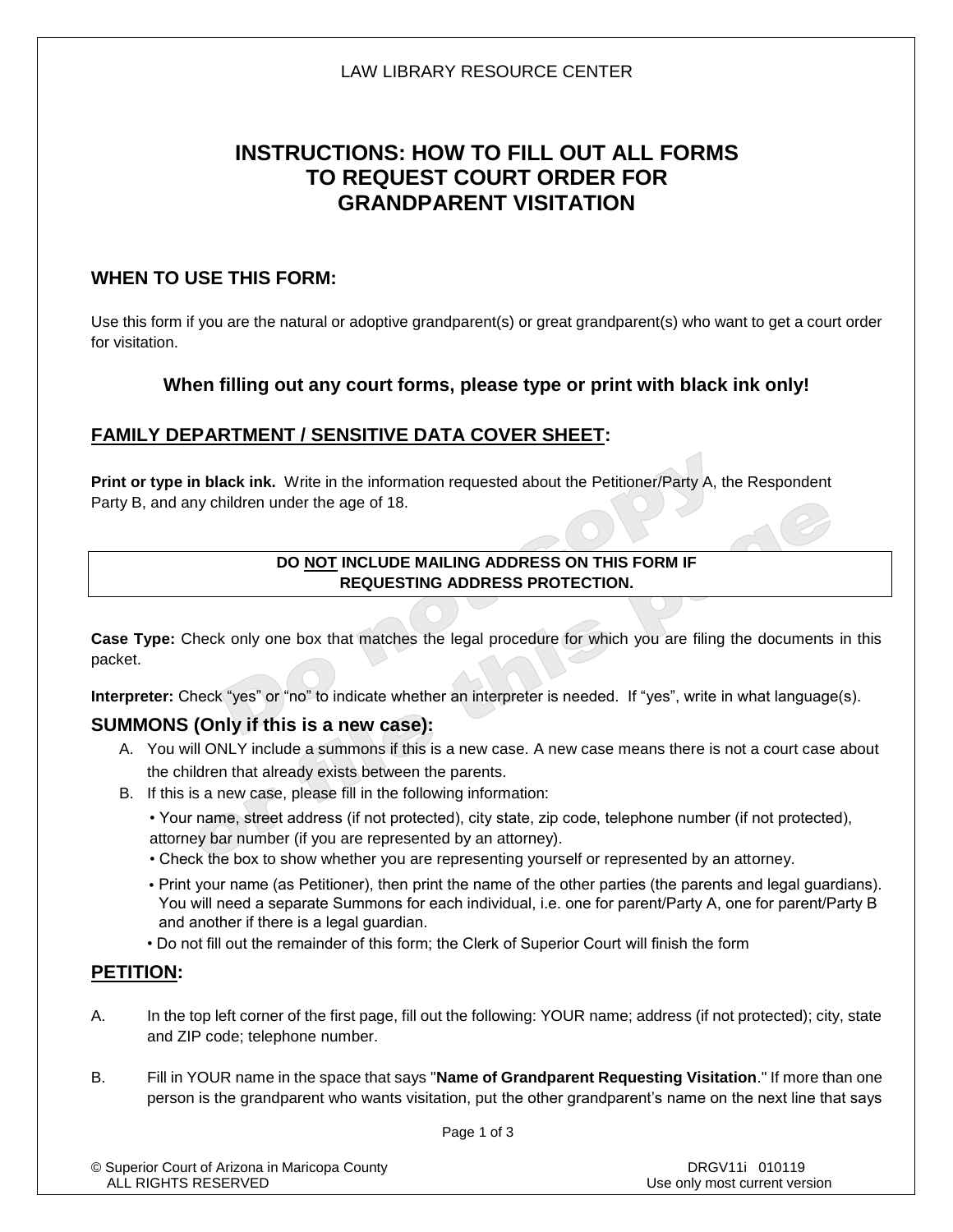"Name of Other Grandparent (if applicable).

In the space that says "**Name of Party A,"** fill in the name of the Petitioner/Party A as listed in the current court case. If there is no current court case involving the minor child(ren), fill in the name of one of the legal parents of the minor child(ren).

In the space that says "**Name of Party B**", fill in the name of Respondent/Party B as listed in the current court case. If there is no current court case involving the minor child(ren), fill in the name of the other legal parent of the minor child(ren).

If there is a legal guardian for the minor child(ren), put that person's name in the space that says "**Name of Legal Guardian**".

#### **USE the EXISTING CASE NUMBER**

**WARNING: If the Court has already made an order for legal decision-making, parenting time or paternity involving the minor child(ren) in Maricopa County, do not get a new case number when filing your case! Use the existing case number.** 

- 1. **Information about you:** Fill in your name, address (if not protected) and date of birth. This is basic information about YOU, the Grandparent(s)and your relationship to the children for whom you want the order.
- 2. **Information about Party A:** Fill in the information about Party A, including address and date of birth. This is basic information about Party A.
- 3. **Information about Party B:** Fill in the information about Party B , including address and date of birth. This is basic information about Party B.
- 4. **Information about the legal guardian (if any):** Fill in the information about any legal guardian for the children, including address and date of birth. This is basic information about any legal guardian for the minor child(ren).
- 5. **Information about the children:** Fill in information about all the children for whom you want this order. The minor children for whom you want this order should all have the same parents.
- 6. **Legal Reasons you should have visitation:** under the law, grandparents can only have visitation orders in certain cases. Read all the choices and decide which one applies to you. Then complete all the information about the choice you selected. If your situation does not fit one of the choices, do not file the Petition. You can ask a lawyer for help, to see if there is some other legal ground upon which you can ask for visitation.
- 7. **Relationship with Children:** explain here what is your relationship with the children, and why it is best for the children to have visitation with you.
- 8. **Your visitation plan:** Explain here specifically what visitation schedule you are asking the court to order.
- 9. **Other information about the children:** Fill out where the children from this action have been living **for the past 5 years;** if any children are under age 5, simply put information since their birth. Write each child's name; the address where the child lived; what dates the child lived at each address; who the child lived with; and the relationship of that person to the child. While you may not remember exact dates when you moved from one location to another, fill this information out as completely as possible.